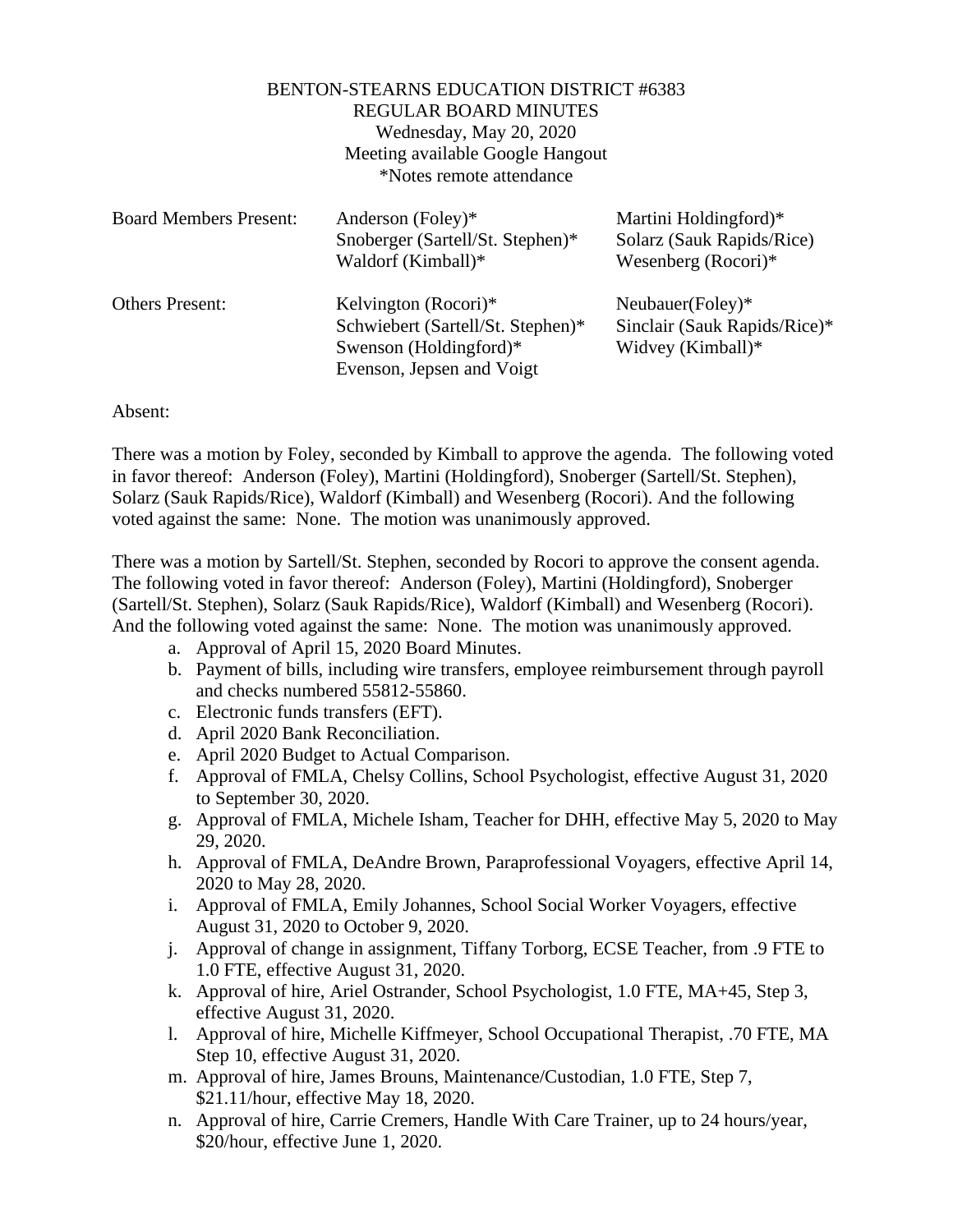There was a motion by Kimball, seconded by Rocori to approve the Extended School Year Calendar for the Voyagers Program. Dates will be June 8-11, 15-18 and 22-25. ASD Program dates will be August 17-20 and 24-27. The following voted in favor thereof: Anderson (Foley), Martini (Holdingford), Snoberger (Sartell/St. Stephen), Solarz (Sauk Rapids/Rice), Waldorf (Kimball) and Wesenberg (Rocori). And the following voted against the same: None. The motion was unanimously approved.

There was a motion by Sartell/St. Stephen, seconded by Rocori to approve the Summer Contracts for Early Intervention Program. The estimated cost is \$2,519. The following voted in favor thereof: Anderson (Foley), Martini (Holdingford), Snoberger (Sartell/St. Stephen), Solarz (Sauk Rapids/Rice), Waldorf (Kimball) and Wesenberg (Rocori). And the following voted against the same: None. The motion was unanimously approved.

There was a motion by Foley, seconded by Sartell/St. Stephen to approve the Extended Year Contracts for Voyagers. Estimated cost is \$8,052. The following voted in favor thereof: Anderson (Foley), Martini (Holdingford), Snoberger (Sartell/St. Stephen), Solarz (Sauk Rapids/Rice), Waldorf (Kimball) and Wesenberg (Rocori). And the following voted against the same: None. The motion was unanimously approved.

There was a motion by Holdingford, seconded by Sartell/St. Stephen to approve the 2020-2021 Benton Stearns Education District Calendar. The following voted in favor thereof: Anderson (Foley), Martini (Holdingford), Snoberger (Sartell/St. Stephen), Solarz (Sauk Rapids/Rice), Waldorf (Kimball) and Wesenberg (Rocori). And the following voted against the same: None. The motion was unanimously approved.

There was a motion by Foley, seconded by Kimball to approve the 2020-2021 Benton Stearns Education Programs (Setting IV) Calendar. The following voted in favor thereof: Anderson (Foley), Martini (Holdingford), Snoberger (Sartell/St. Stephen), Solarz (Sauk Rapids/Rice), Waldorf (Kimball) and Wesenberg (Rocori). And the following voted against the same: None. The motion was unanimously approved.

There was a motion by Sartell/St. Stephen, seconded by Foley to approve the 2020-2021 Preliminary BSED Budget. The following voted in favor thereof: Anderson (Foley), Martini (Holdingford), Snoberger (Sartell/St. Stephen), Solarz (Sauk Rapids/Rice), Waldorf (Kimball) and Wesenberg (Rocori). And the following voted against the same: None. The motion was unanimously approved.

Executive Director and Assistant Director Updates and Reports

- a. Monitoring Updates-Final Notification of Findings
- b. Lease Agreements-SCTCC and Sartell
- c. ESY-Distance Learning
- d. Crisis Prevention Institute and Handle With Care Update
- e. Recognition

There was a motion by Foley, seconded by Kimball to adjourn the regular board meeting at 4:17 p.m. The following voted in favor thereof: Anderson (Foley), Martini (Holdingford), Snoberger (Sartell/St. Stephen), Solarz (Sauk Rapids/Rice), Waldorf (Kimball) and Wesenberg (Rocori). And the following voted against the same: None. The motion was unanimously approved.